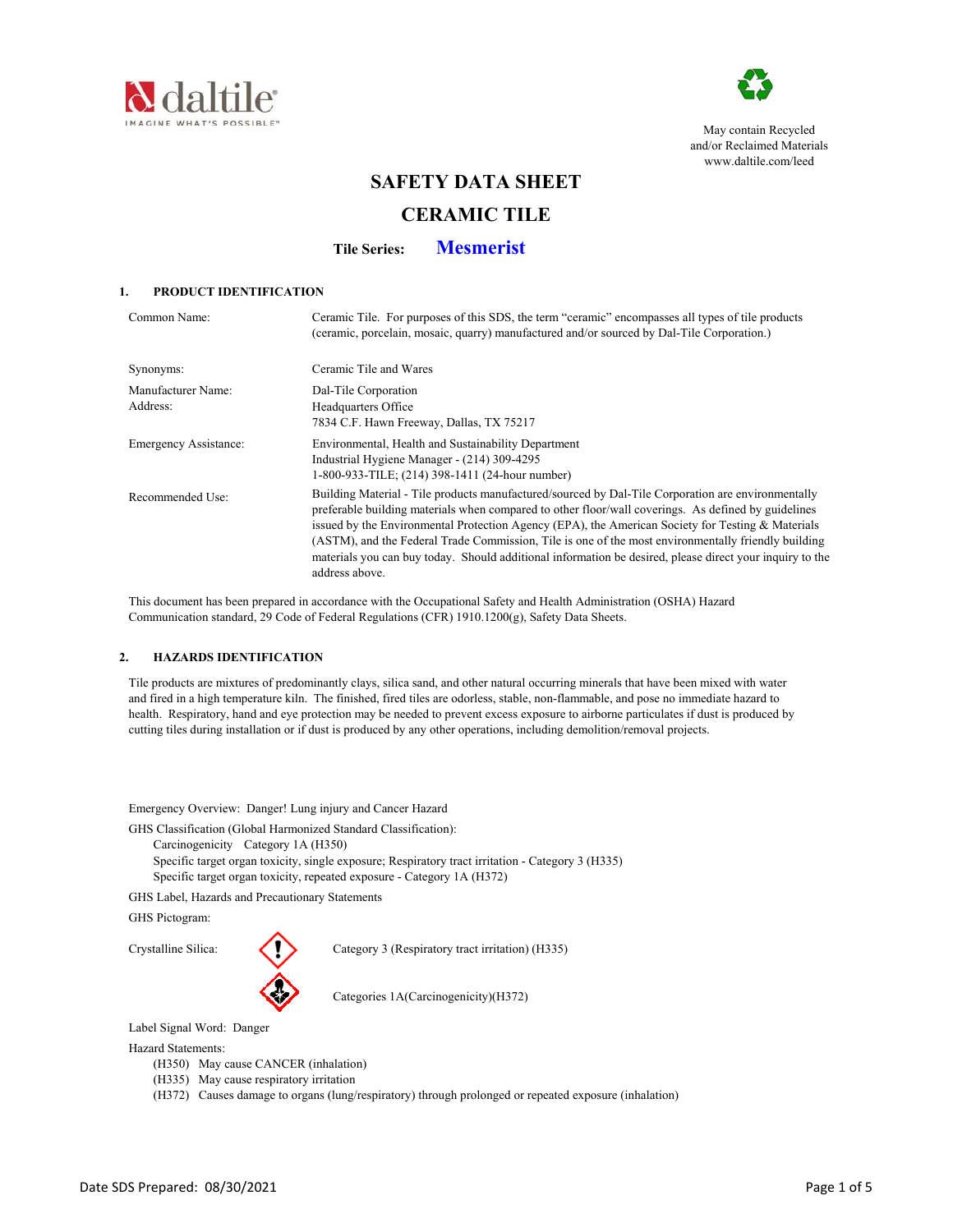#### **2. HAZARDS IDENTIFICATION (Continued)**

#### Precautionary Statements:

Do not handle/install until all safety precautions have been read and understood. (P202) Do not breathe dust/spray. (P260 + P261) Wash skin thoroughly after handling/installing. (P264) Do not eat, drink or smoke when handling/installing this product. (P270) Wear protective gloves, protective clothing, eye protection, face protection when handling/installing this product. (P280)

Potential Health Effects:

Inhalation: Do not breathe dust. See "Health Hazards" in Section 11 for more details.

# **3. COMPOSITION/INFORMATION ON INGREDIENTS**

 Tile products are mixtures of predominately Clays, Silica Sand and other naturally-occurring minerals, that have been mixed with water and fired in a high temperature kiln.

Tiles are manufactured in various shapes, sizes, and colors.

These products do not contain asbestos.

 Under normal conditions these products do not release hazardous materials after installation and are not considered hazardous waste should disposal be necessary.

| Composition                  | CAS#/<br>EINECS#                     | Estimated % by Wt. | <b>EU</b> Class                                    |
|------------------------------|--------------------------------------|--------------------|----------------------------------------------------|
| Crystalline Silica as quartz | CAS: 14808-60-7<br>EINECS: 238-878-4 | $0 - 30$           | (67/548/EEC)<br>X <sub>n</sub> R <sub>48</sub> /20 |
| Clays                        | CAS: 1332-58-7<br>EINECS: 265-064-6  | $20 - 55$          | (67/548/EEC)<br>Xi R36/37/38                       |
| Nepheline Syenite            | CAS: 37244-96-5<br>EINECS: N/A       | $0 - 50$           | (67/548/EEC)<br>Xi R36/37/38                       |
| Feldspar                     | CAS: 68476-25-5<br>EINECS: 270-666-7 | $0 - 20$           | (67/548/EEC)<br>Xi R36/37/38                       |

#### **4. FIRST AID MEASURES**

| Eyes:       | Immediately flush eyes with large amounts of water for at least 15 minutes if dust gets in eyes. Get medical attention<br>if irritation persists.                                    |
|-------------|--------------------------------------------------------------------------------------------------------------------------------------------------------------------------------------|
| Skin:       | Wash thoroughly after working with tiles.                                                                                                                                            |
| Inhalation: | Remove to fresh air if exposed to large amounts of tile dust. Administer artificial respiration if breathing has stopped.<br>Keep victim at rest. Call for prompt medical attention. |
| Ingestion:  | Not applicable for intact tiles.                                                                                                                                                     |

Have emergency eyewash station available in area where tiles are cut.

# **5. FIRE-FIGHTING MEASURES AND INFORMATION**

| Flash Point (Method Used):             | Not applicable                               |
|----------------------------------------|----------------------------------------------|
| Autoignition Temperature:              | Not applicable                               |
| Flammable Limits (% by Volume in Air): | LEL - not applicable<br>UEL - not applicable |
| Fire Extinguishing Media:              | None required Non-flammable                  |
| Special Fire Fighting Procedures:      | None required                                |
| Fire and Explosion Hazards:            | None                                         |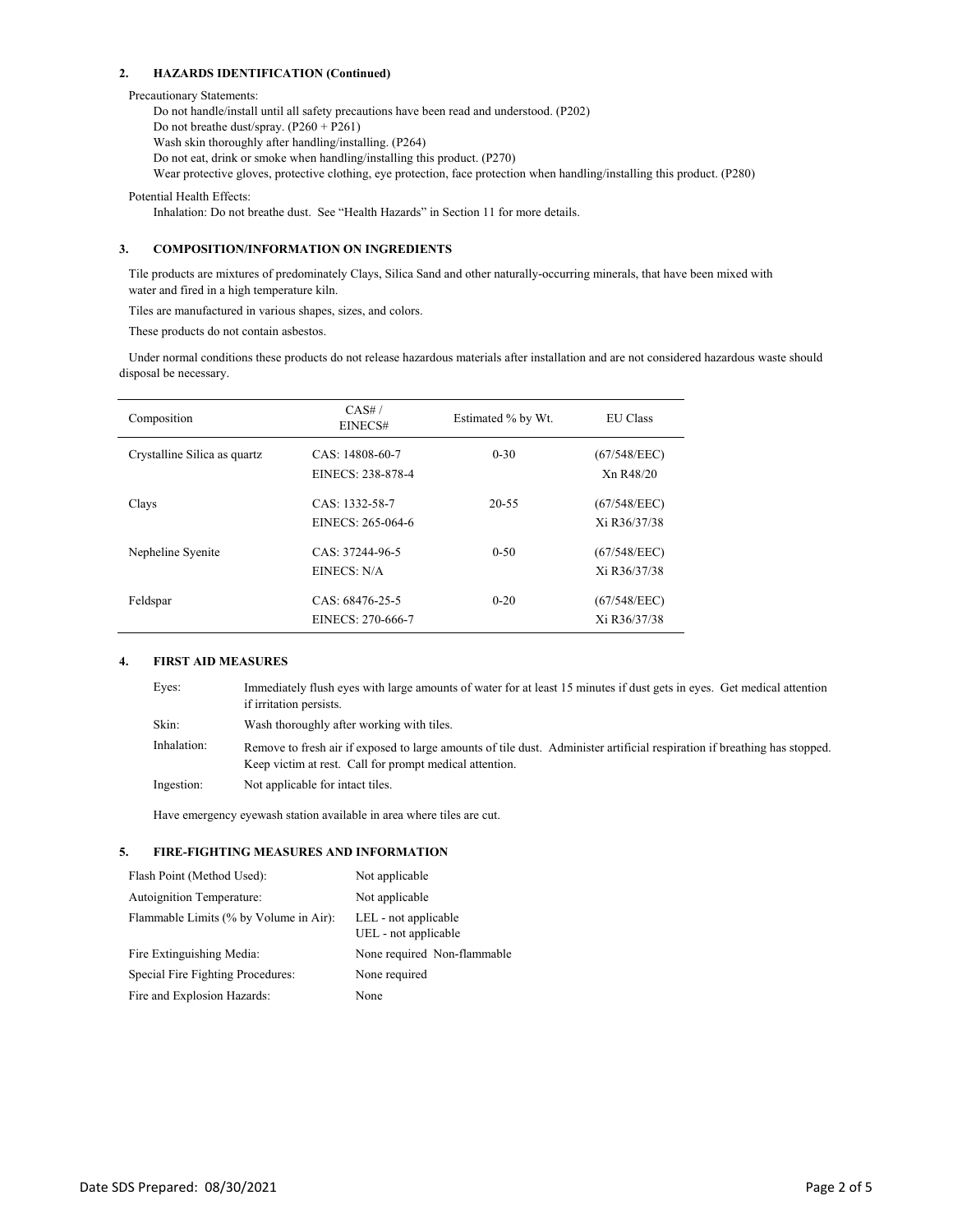#### **6. ACCIDENTAL RELEASE MEASURES**

 Avoid creating excessive dust. Clean up dust using a vacuum system with a High-efficiency particulate (HEPA) air filter vacuum or damp sweeping. See Section 8 of this SDS concerning PPE information for clean-up.

#### **7. HANDLING AND STORAGE**

 Do Not Dry Cut using motorized equipment due to potential exposure to Harmful Silica Dust. Use wet cutting methods to reduce generation of dust. When cutting, grinding or removing, use equipment with integral dust collection and/or use local exhaust ventilation. Use respiratory protection in the absence of effective engineering controls.

 Do not store near acids. If tiles contact some acids, damage/discoloration to the surface may occur. Shelf life is unlimited.

#### **8. EXPOSURE CONTROLS / PERSONAL PROTECTION**

#### **8.1 Exposure Table**

| Composition                                 | <b>OSHA</b><br>PEL | <b>NIOSH</b><br><b>IDLH</b> | <b>ACGIH</b><br>TLV* | Units |
|---------------------------------------------|--------------------|-----------------------------|----------------------|-------|
| Crystalline Silica as quartz                |                    |                             |                      |       |
| -respirable fraction                        | 0.05               | 0.05                        | 0.025                | mg/m3 |
| -total dust                                 | 15                 | N.E.                        | N.E.                 | mg/m3 |
| Clays<br>-respirable fraction               | 5                  | N.E.                        | $\overline{c}$       | mg/m3 |
| Nepheline Syenite<br>-respirable fraction** | 5                  | N.E.                        | N.E.                 | mg/m3 |
| Feldspar<br>-respirable fraction            | N.E                | N.E.                        | N.E.                 | mg/m3 |
| -total dust**                               | 15                 | N.E.                        | N.E.                 | mg/m3 |

\* 2017 Edition, respirable fraction to be determined as per Appendix D of ACGIH TLV.

\*\* Covered as particles not otherwise regulated per OSHA and particles not otherwise classified per ACGIH.

N.D. - Not determined

N.E. - Not established

#### **8.2 EXPOSURE CONTROLS/PERSONAL PROTECTION**

Ventilation: Use adequate ventilation during installation and/or removal to keep exposure to dust below recommended exposure levels. Avoid inhalation of dust. The highest probability of silica exposure occurs during installation using dry cutting methods or during removal of installed tile. Do Not Dry Cut using motorized equipment due to potential exposure to Harmful Silica Dust. Use wet cutting methods to reduce generation of dust.

Respiratory Protection: Use of a properly fitted NIOSH/MSHA approved particulate respirator is recommended when cutting tiles for installation or during the removal of installed tile.

Eye Protection: Use dust-proof goggles or safety glasses with side shields. Contact lenses may absorb irritants. Do not wear contact lenses in work areas.

Skin Protection: Cotton or leather work gloves should be worn when cutting this product to minimize skin exposure to dust and/or cuts. Wash hands prior to eating, drinking, or smoking, and at the end of the work shift, after cutting operations are conducted.

NOTE: Personal protection information in Section 8 is based on general information for normal uses and conditions. Where special or unusual uses or conditions exist, it is suggested that the assistance of an industrial hygienist or other qualified professional be obtained.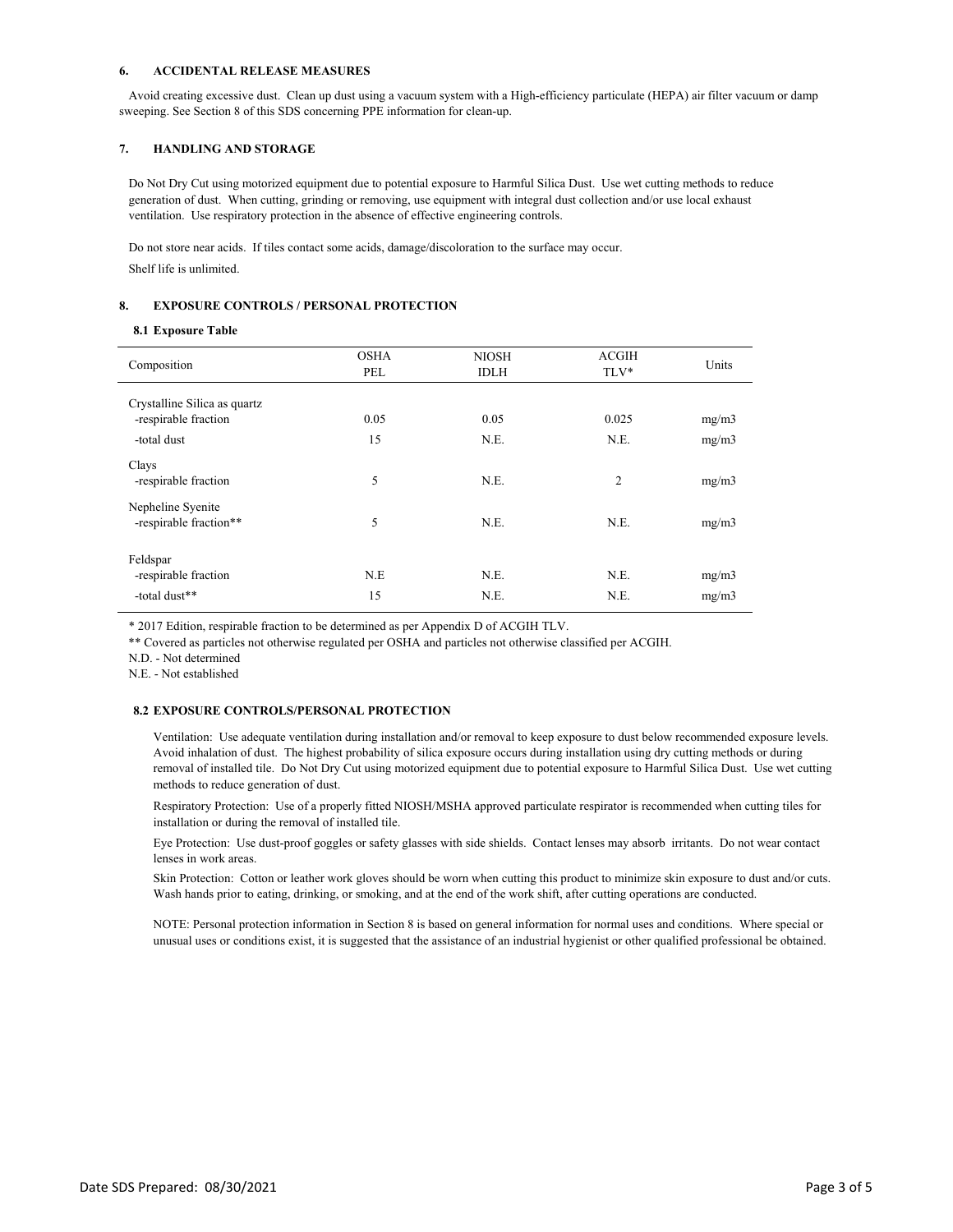#### **9. PHYSICAL AND CHEMICAL PROPERTIES**

| Brittle solid; color may vary              |
|--------------------------------------------|
| Odorless                                   |
| Not Available $(>2200 \text{ }^0\text{F})$ |
| Not applicable                             |
| Not applicable                             |
| Not applicable                             |
| Insoluble                                  |
| 1.6 to 2.1                                 |
| Not applicable                             |
| Not applicable                             |
| Not applicable                             |
| 0 g/L Volatile Organic Compounds (VOCs)    |
|                                            |

#### **10. STABILITY AND REACTIVITY**

Stability: Stable in current form. Conditions to Avoid: Avoid contact with acids (e.g., acetic, hydrofluoric, etc.) Incompatibility (Materials to Avoid): Avoid contact with acids (e.g., acetic, hydrofluoric, etc.) Hazardous Polymerization: Will not occur. A221Hazardous Decomposition Product None.

#### **11. TOXICOLOGICAL INFORMATION**

#### **Potential Health Effects**

#### **Primary Routes of Exposure**

 None for intact tile. Inhalation and potential exposure to eyes, hands, or other body parts if contact is made with broken tile, and/or during procedures involving the cutting of tiles, and/or for operations involving the removal of installed tiles.

#### **Acute Effects**

 No acute effects from exposure to intact tile are known. Working with broken or cut tile produces a potential for cuts to the hand and exposed body parts. Acute effects such as eye irritation may occur if associated with high dust operations such as dry cutting tile or during the removal of installed tile. In very rare cases, symptoms of acute silicosis, a form of silicosis (a nodular pulmonary fibrosis) associated with exposure to respirable crystalline silica, may develop following acute exposure to extremely dusty environments caused by generation of tile dust. Signs such as labored breathing and early fatigue may indicate silicosis; however, these same symptoms can arise from many other causes.

#### **Chronic Effects**

No chronic effects are known for exposure to intact tile. Long-term, continual exposure to respirable crystalline silica at or above

#### **Potential Adverse Interactions**

 Silicosis may be complicated by severe mycobacterial or fungal infections and result in tuberculosis (TB). Epidemiologic studies have established that silicosis is a risk factor for developing TB. Any existing respiratory or pulmonary diseases may be complicated by exposure to respirable crystalline silica. Smoking may increase the risk of adverse effects if done in conjunction with occupational exposure to silica dust at or above permissible exposure limits.

#### **Carcinogen Status**

 Respirable crystalline silica is classified by the International Agency for Research on Cancer (IRAC) as a Group I Carcinogen (carcinogenic to humans). The National Toxicology Program (9th Report) lists respirable crystalline silica as "Known to be a Human Carcinogen". USDOL/OSHA and NIOSH have recommended that crystalline silica be considered a potential occupational carcinogen.

#### **Overview of Animal Testing**

 Short term experimental studies of rats have found that intratracheal instillation of quartz particles leads to the formation of discrete silicotic nodules in rats, mice and hamsters.

#### **Oral (silica) Lethality**

LD50 Rat oral >22,500 mg/kg LD50 Mouse oral >15,000 mg/kg LC50 Carp >10,000 mg/l (per 72 hr.)